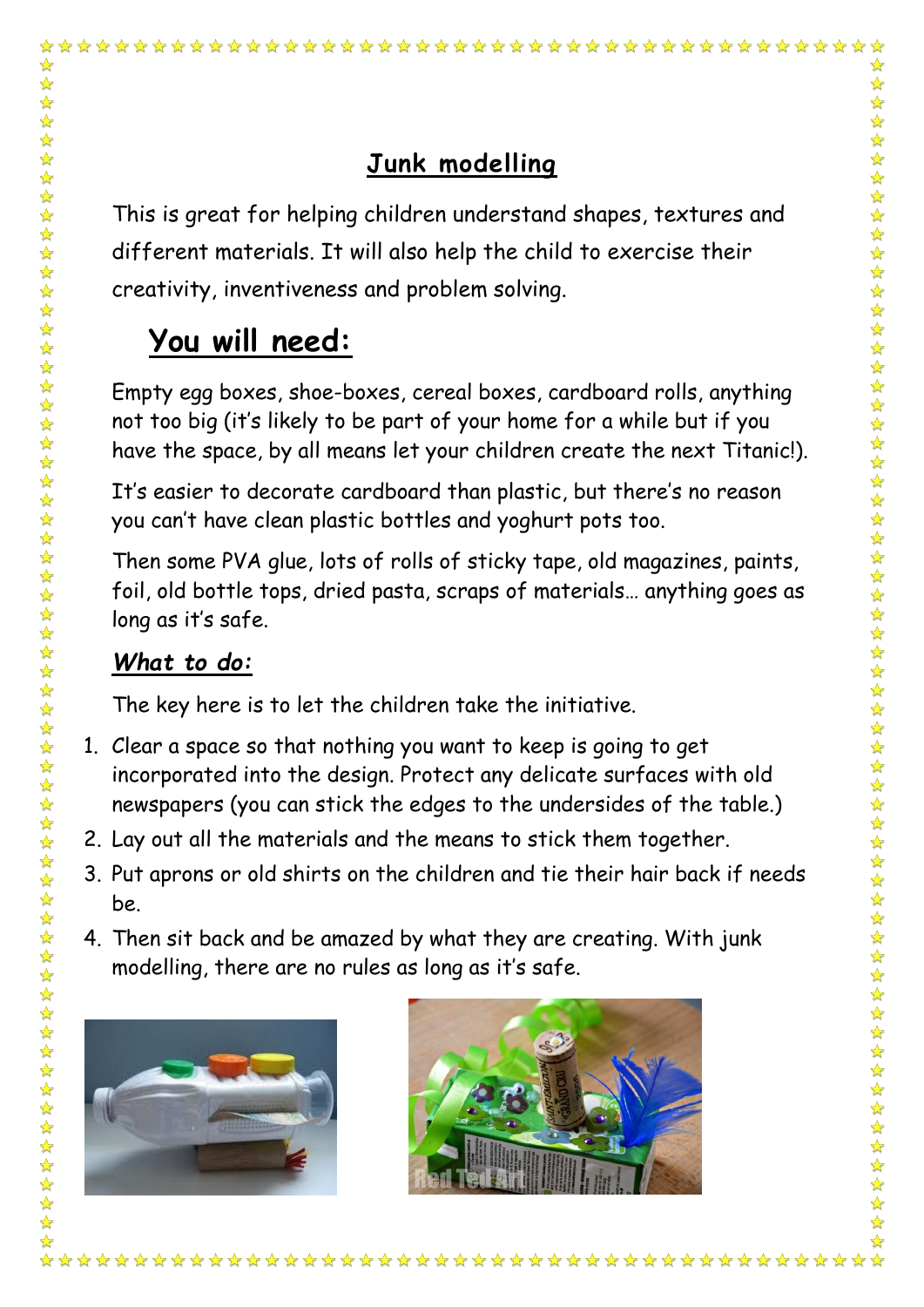# **3 big benefits of doodle art**

#### • **It helps improve memory and concentration**

**Doodling helps the brain to stay alert for a long period and, as a result, process more information than it would if a person wasn't doodling.**

#### • **It boosts creativity**

☆

 $\frac{1}{\sqrt{2}}$  $\frac{1}{\sqrt{2}}$ 

 $\frac{1}{\sqrt{2}}$ 

☆  $\frac{1}{\sqrt{2}}$ 冷冷  $\frac{1}{\sqrt{2}}$  $\frac{1}{\sqrt{2}}$  $\frac{1}{\sqrt{2}}$  $\frac{1}{\sqrt{2}}$ 琴琴: ☆  $\frac{1}{\sqrt{2}}$  $\frac{1}{\sqrt{2}}$  $\frac{1}{\sqrt{2}}$  $\frac{1}{\sqrt{2}}$  $\frac{1}{\sqrt{2}}$ 

222222

 $\frac{1}{\sqrt{2}}$  $\frac{1}{\sqrt{2}}$ ☆ 55年  $\frac{1}{\sqrt{2}}$ 冷冷

琴琴琴

毕毕  $\frac{1}{2}$ 

琴琴琴

 $\frac{1}{\sqrt{2}}$  $\frac{1}{2}$ ☆ 55年 ☆  $\frac{1}{2}$ ☆

 $\frac{1}{\sqrt{2}}$  $\frac{1}{\mathbf{k}}$  $\frac{1}{\sqrt{2}}$  **Research has shown that doodling or [art-making](https://psychcentral.com/blog/get-out-the-crayons-study-shows-doodling-boosts-your-brain-power/) tasks can help our [creativity](https://psychcentral.com/blog/get-out-the-crayons-study-shows-doodling-boosts-your-brain-power/)**

#### • **It helps express emotions and relieves anxiety**

**Encouraging your child to doodle, can help to release these locked in emotions or anxieties. One of the amazing benefits of doodling is its ability keep you focused on the here and now.**

#### **Tips to help encourage your child to doodle at home**

- Give your child some free mind time to let their thoughts wander.Don't impose your thoughts on them.
- Don't judge their drawings.
- After they have finished doodling, talk about their idea or the thought behind it.
- Encourage your child to doodle different faces in one after another.
- Before going to bed let your child draw their day or just a few patterns.
- Help your child to become aware of his or her senses. This will help them to express themselves well visually.
- One easy way to get started is to use shapes to create an artwork.
- Encourage your child to do both composition-based doodles and pattern-based doodles.

Doodle art will help your child to face the challenges of their day with ease, happiness and joy.

*Applaud the artistic efforts of all children. Saying "You worked on that painting for 20 minutes!" or "I bet you feel proud of what you created!" will help build selfconfidence and creativity.*